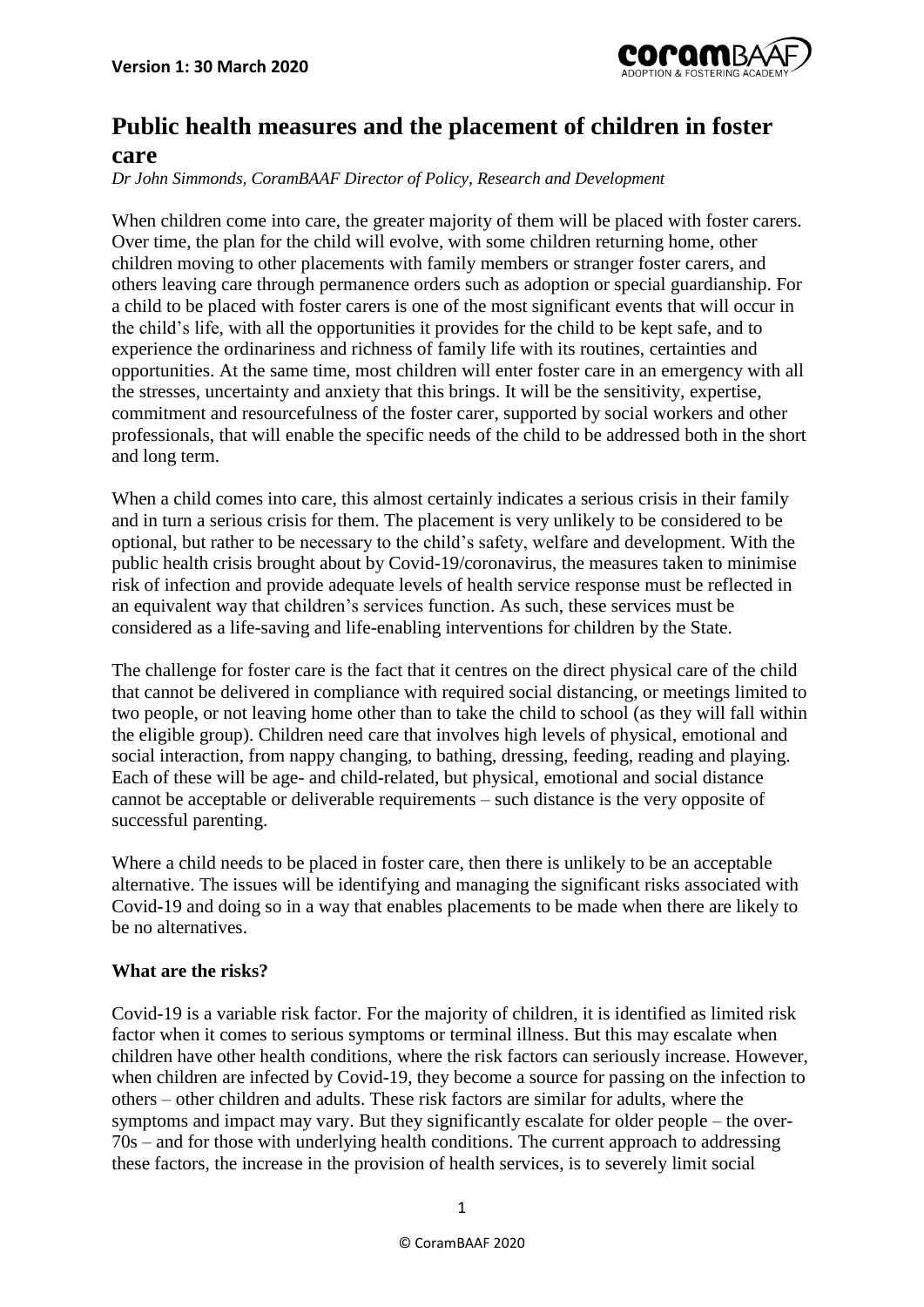

contact and the movement of individuals outside of their home unless they fall within specific activities or are defined as key workers. For children of key workers, their access to school means that they have to be transported to school by their parents and that includes foster carers. That may mean public transport, by car or walking to school.

## **The challenges for foster care**

There are a number of key issues:

- 1. Maintaining and supporting existing foster care placements while identifying and addressing the risks to the child, the foster carers and others.
- 2. Identifying and arranging new placements when a child comes into care.
- 3. Identifying and approving a new placement when a child needs to move.

The serious issues running throughout these challenges are:

- 1. The significant shortage of approved foster care placements that has existed for some time prior to the Covid-19 crisis.
- 2. The continuing recruitment, preparation and approval of foster carers when every individual will be adjusting to major disruptions in their own lives.
- 3. Identifying the specific risks in every placement that must be prioritised in enabling the child to be kept safe, their needs met and their development facilitated.
- 4. Directly supporting the child as they respond to the crisis and the fears and anxieties that they have, both about themselves and those who are important to them – their foster carers, their birth parents and siblings and their friends.
- 5. Accessing health, mental health and education services.
- 6. The opportunities created by the suspension of relevant child placement regulations to enable services to continue but without creating any immediate or long-term risks.

## **Compliance with Covid-19 public health measures**

- 1. Foster carers and members of their household, including children placed or other children, must restrict their movements outside of the residence to:
	- a. food shopping or collecting medicines or prescribed health items;
	- b. enable a journey to work where there is no possibility of work being done from home;
	- c. one event outside of their home per day to exercise but where this does not involve coming within two metres of anybody else.
- 2. Children in foster care and children of key workers are entitled to attend school. The journey to school must take place observing the requirements of social distancing.
- 3. Where children in foster care have identified health conditions that put them at enhanced risk from Covid-19, then an explicit agreement will need to be made as to whether they should leave home at all.
- 4. These measures will impact on any contact arrangements with birth parents/s and other family members. Where these contact arrangements take place in the foster carer's home, then they should be suspended. Where they take place in a contact centre, they should also be suspended. Where they take place in a public place such as a park or restaurant, they should be suspended. This may create confusion, distress and objections that need to be acknowledged. But the overarching priority is to